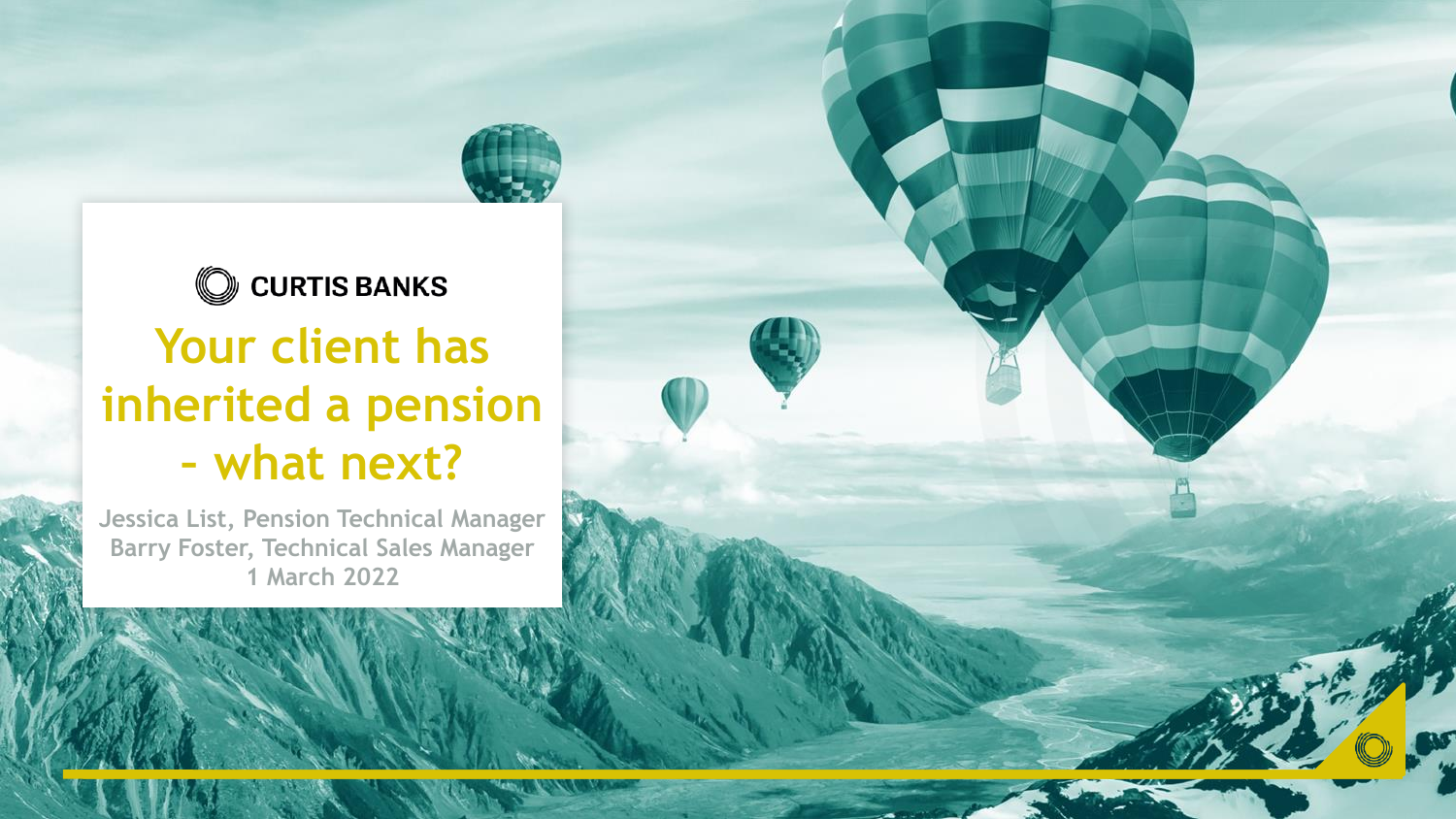**This information is based on our understanding of current legislation, including (but not limited to) FCA, PRA and HMRC regulation. It does not constitute any form of advice. Curtis Banks will take no responsibility for any loss which may occur as a result of reliance on this information.**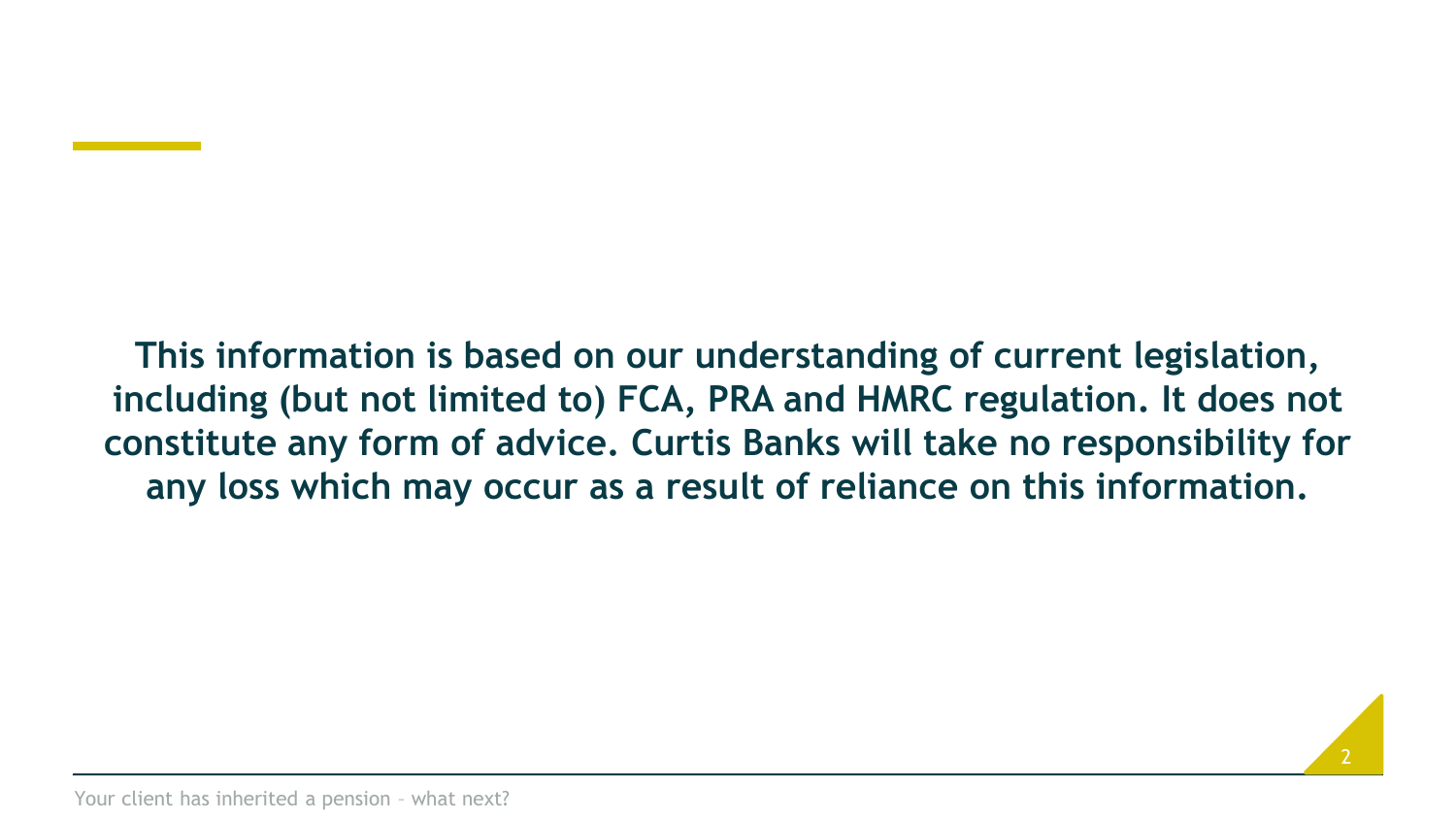## **Learning objectives**

By the end of the session, delegates will be able to:

- Identify key factors that may affect a client's death benefits planning
- Understand how beneficiaries may use inherited funds to increase their own pension contributions, and the tax considerations when doing so
- Understand the considerations for someone when deciding whether to access their own pension funds or an inherited plan

Delegates will be able to explain this to a customer in a clear and concise way and be able to apply this knowledge to individual client scenarios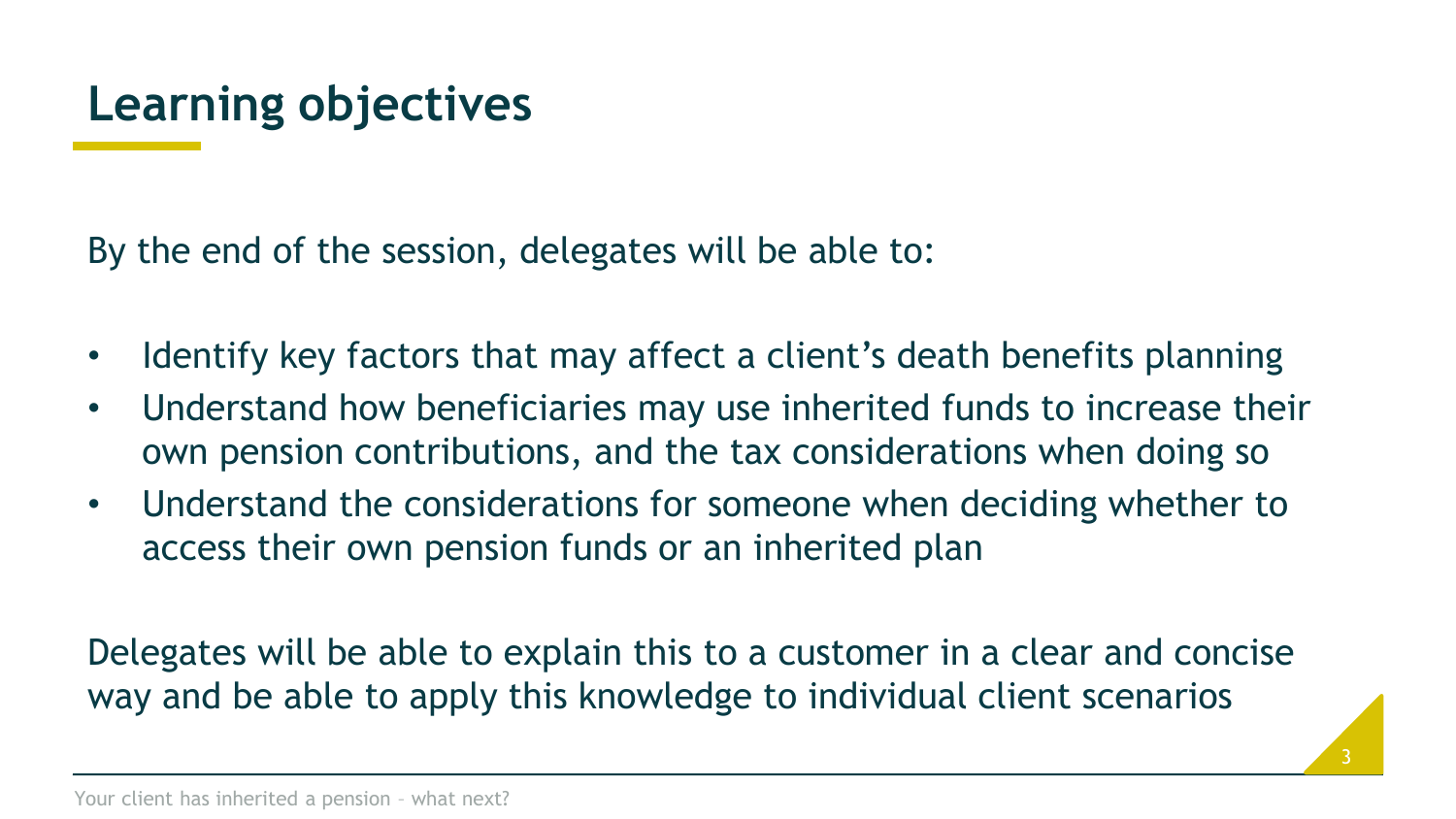## **Death benefits checklist**

- Is the member's expression of wishes up to date?
- What death benefit options are available from the member's scheme?
	- Are there any restrictions that might affect particular beneficiaries; e.g. residency/age requirements?
- What do the potential beneficiaries want/need?
- Will the death benefits be taxable?
- What is the provider's process for death benefit claims?
- Are the beneficiaries all aware of the plans?
	- If this isn't possible, are there plans for any potential challenges?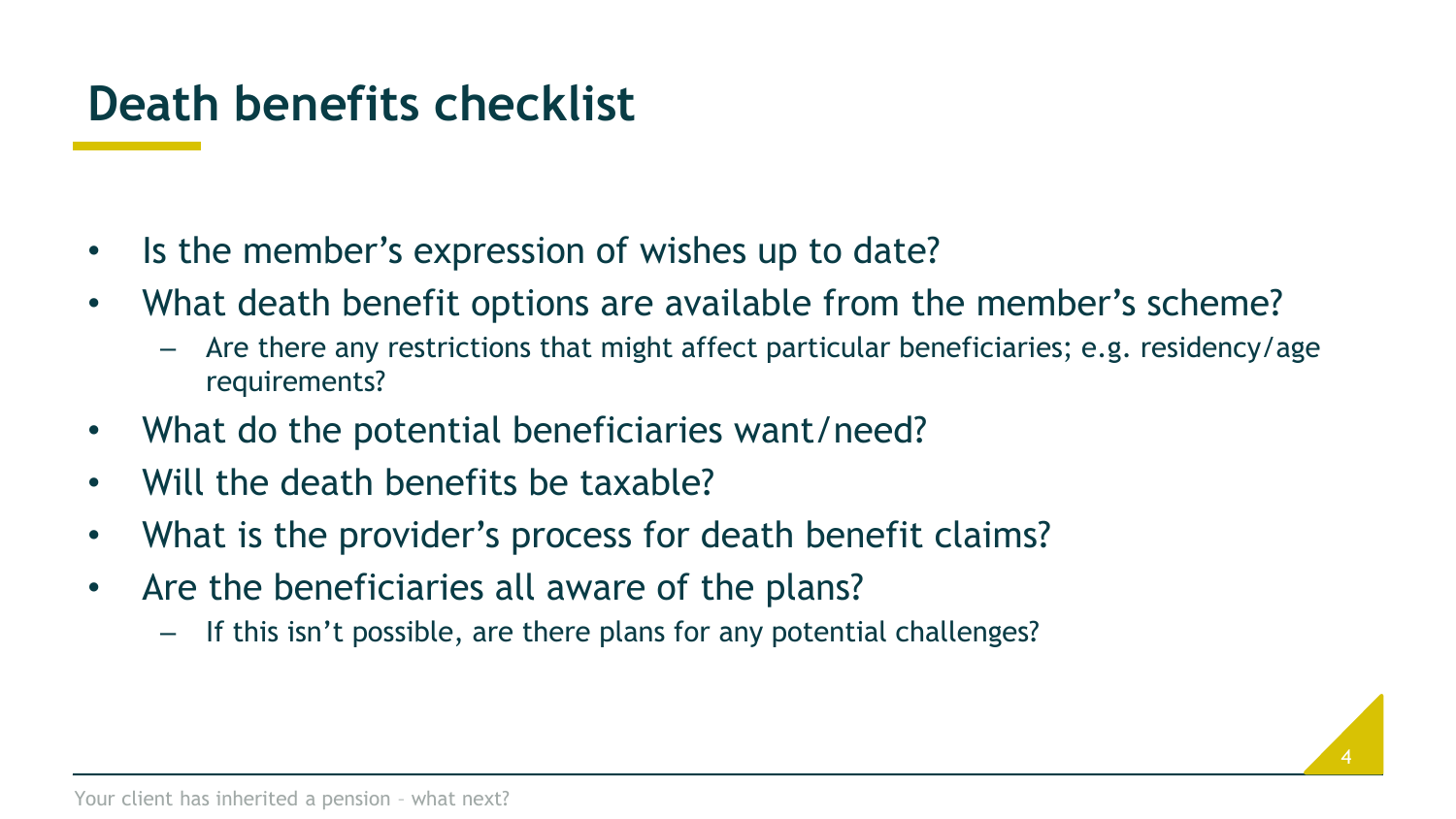

5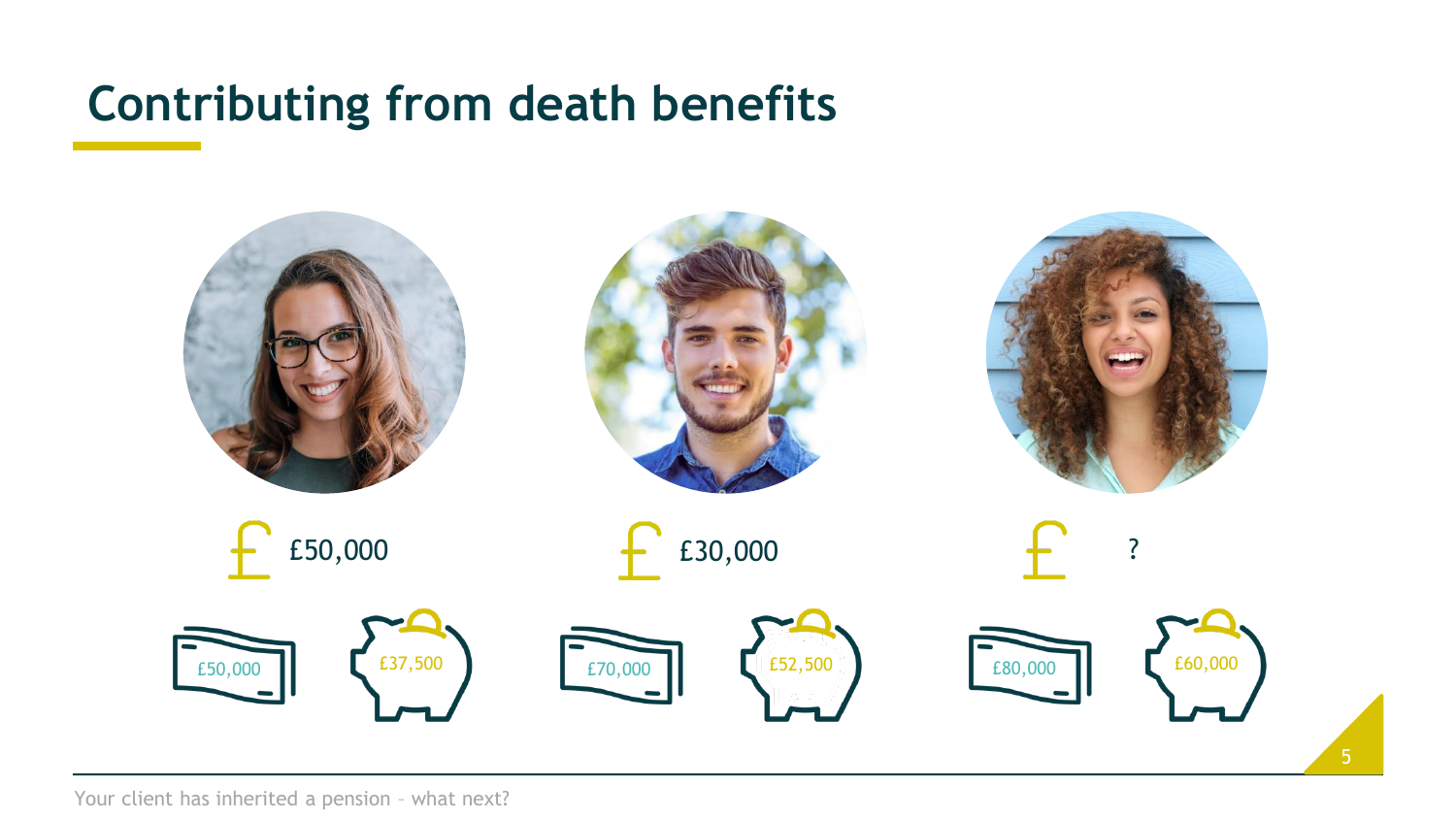





Already contributed £12,000 gross

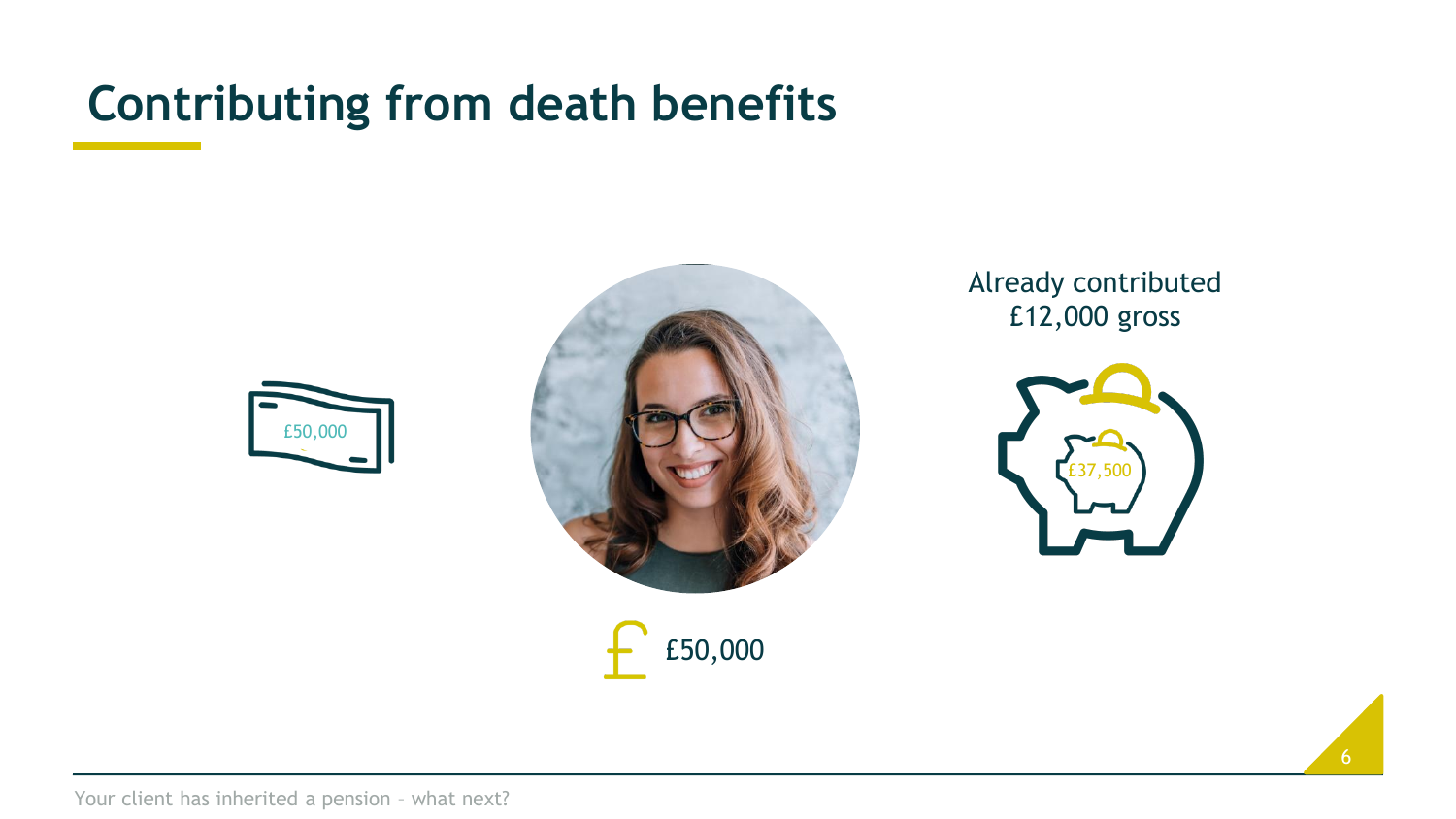





7

£50,000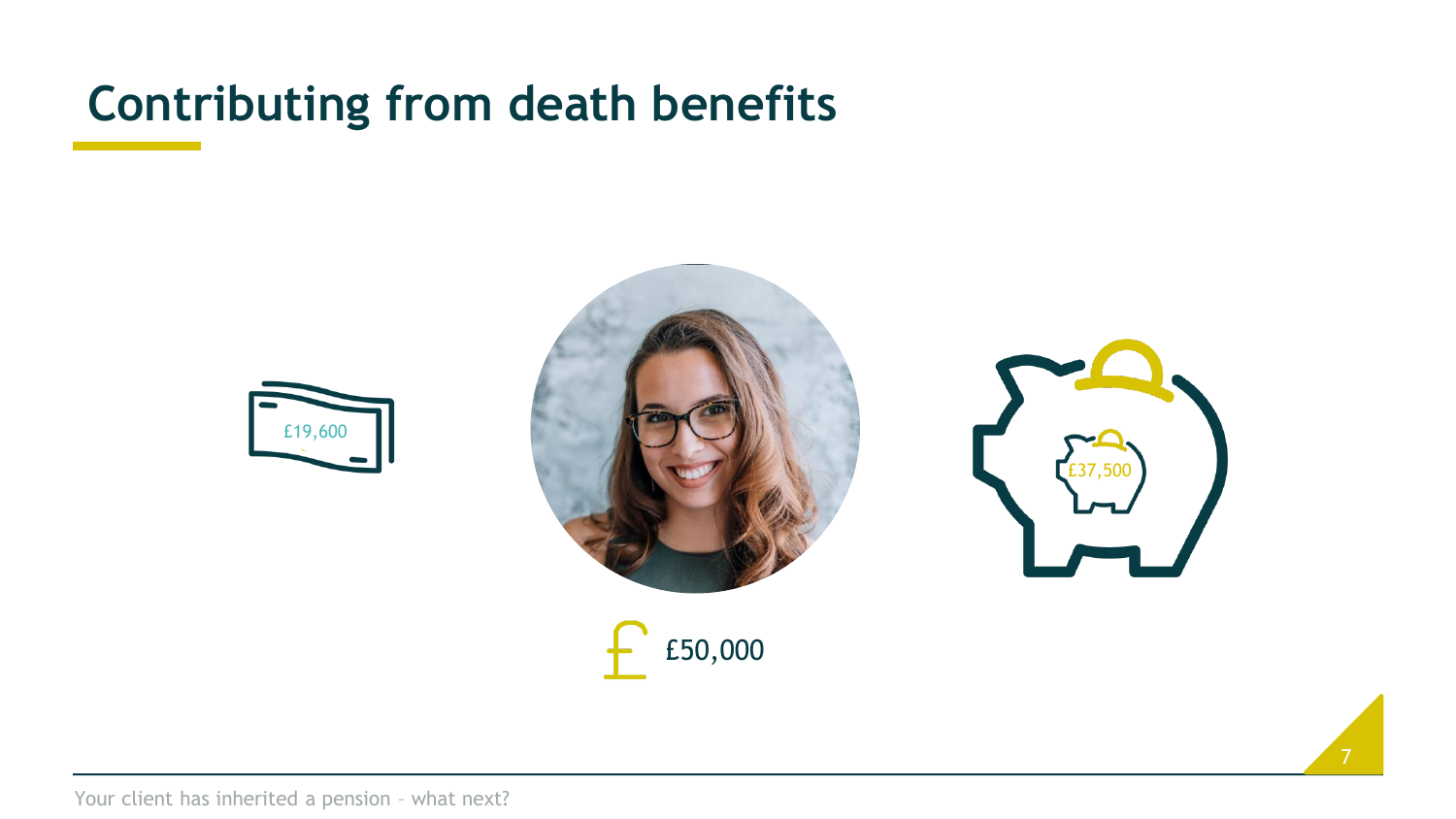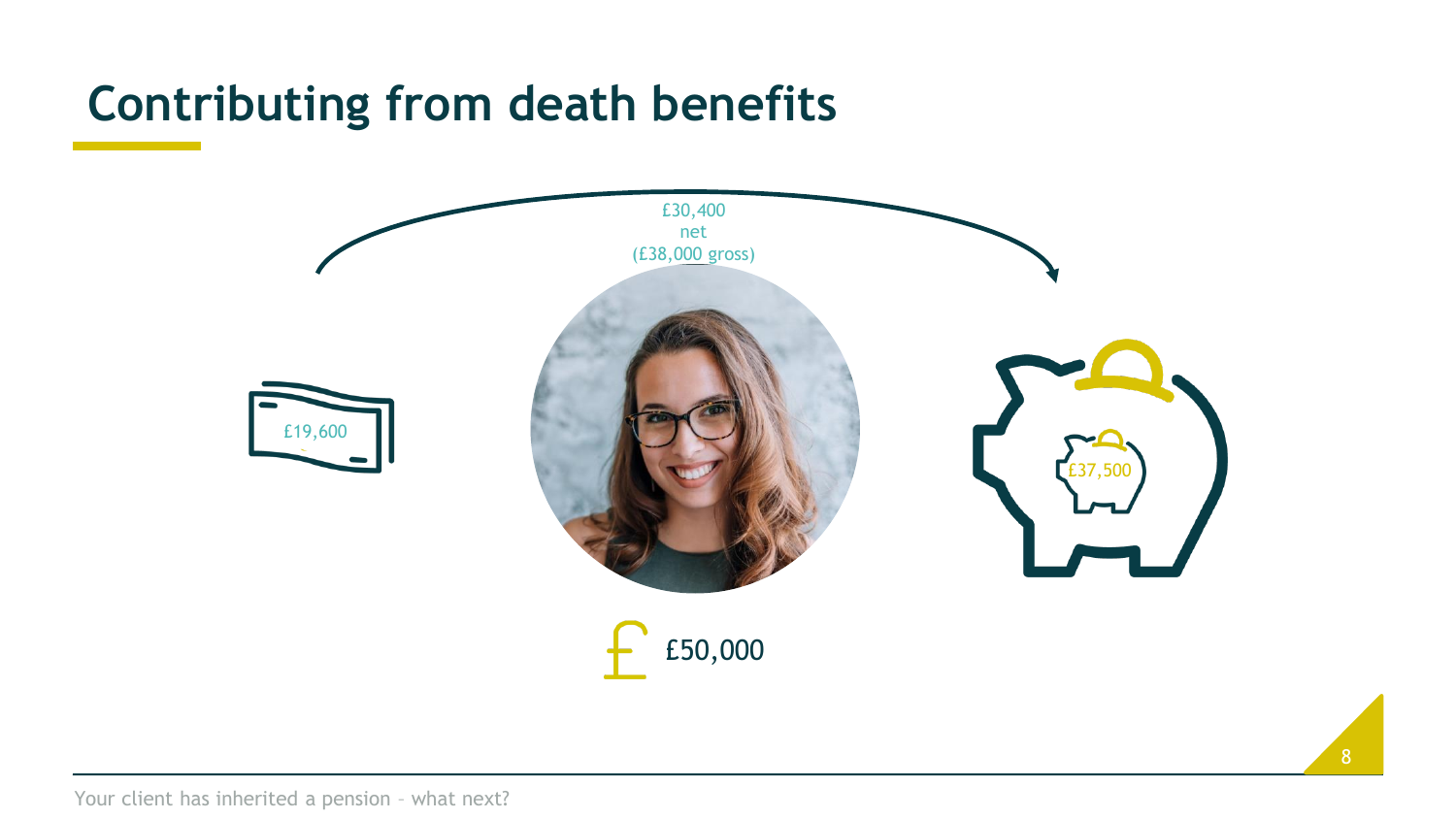



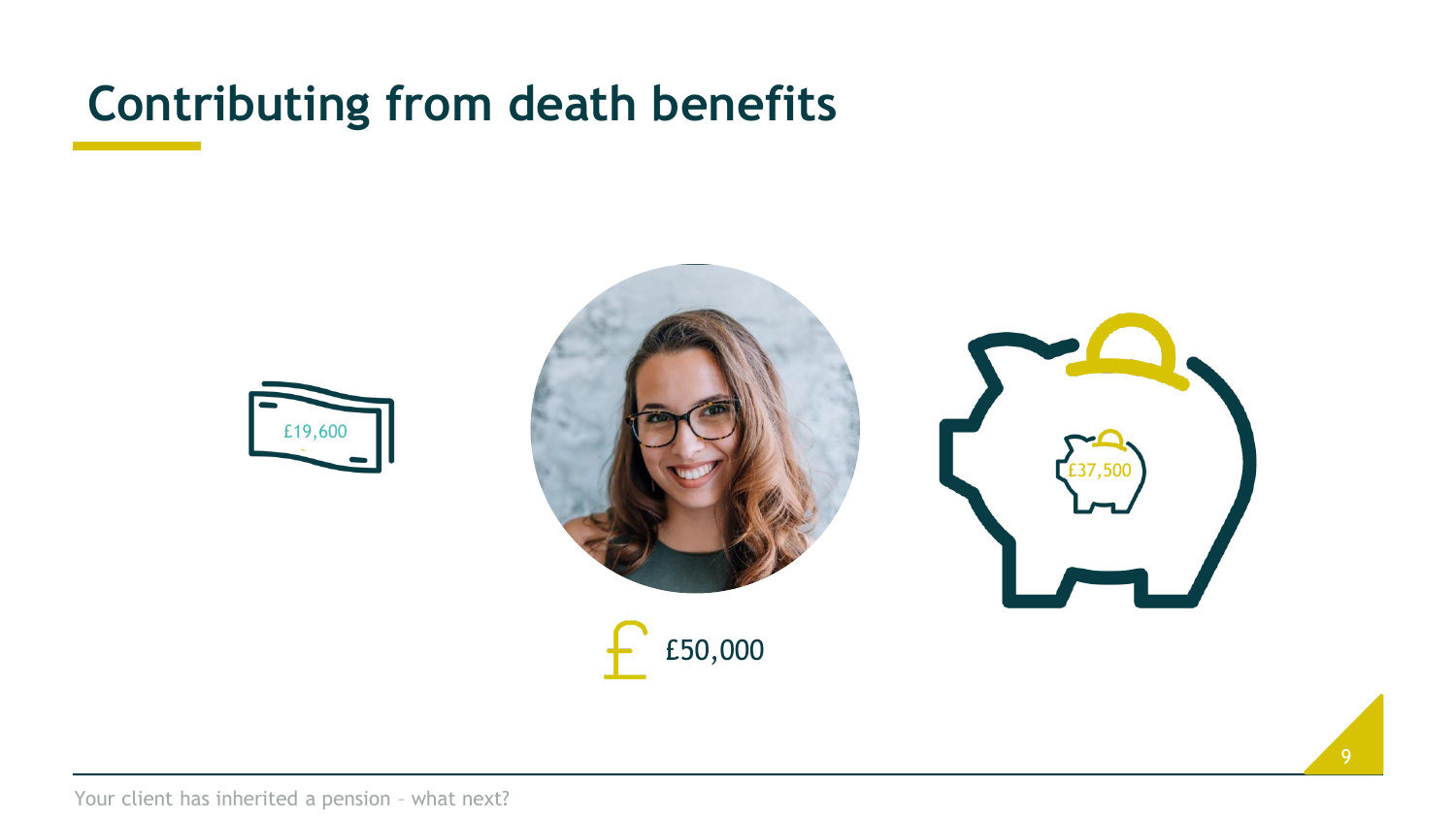



£30,000

Already contributed £3,000 gross

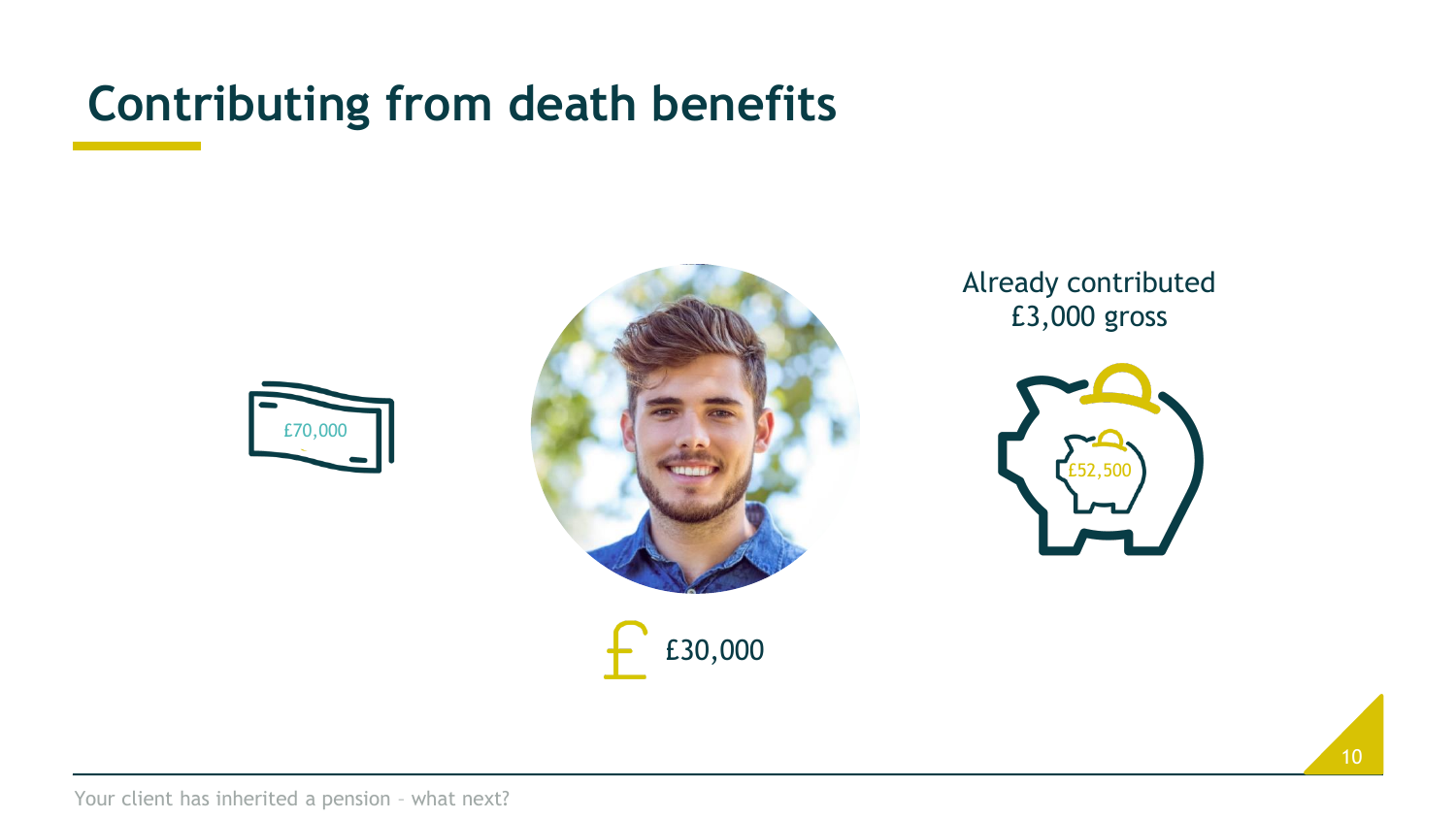



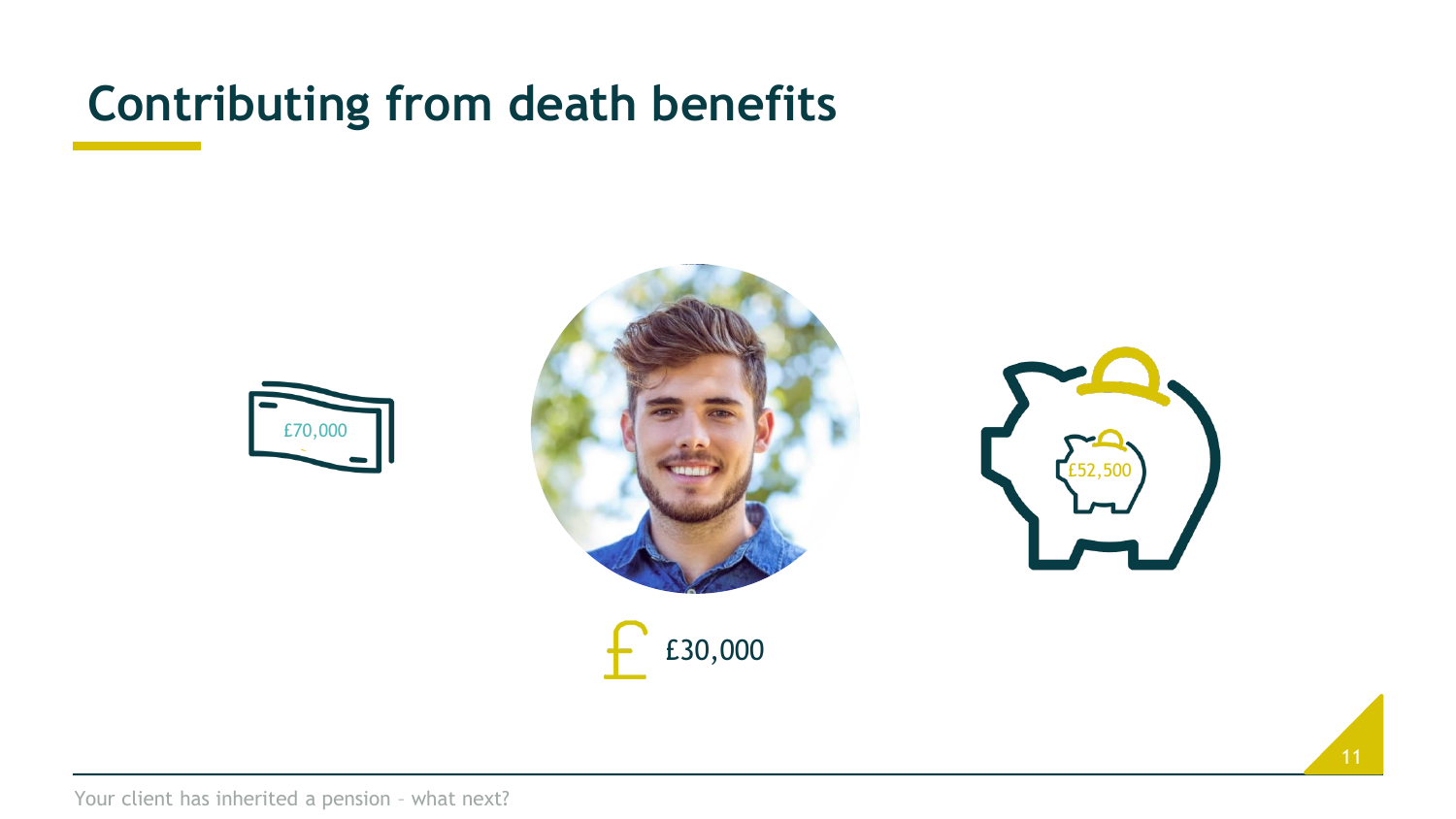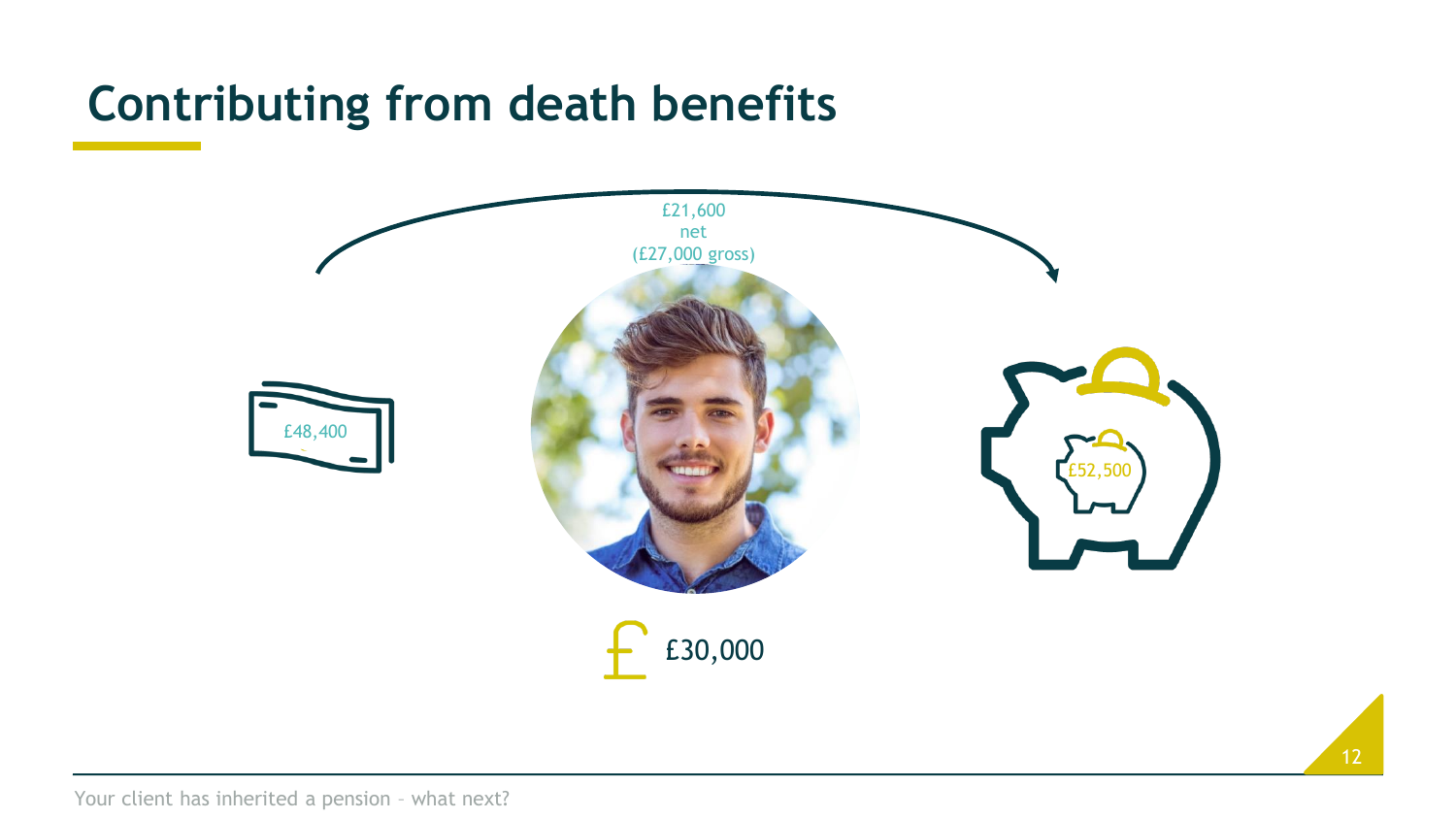



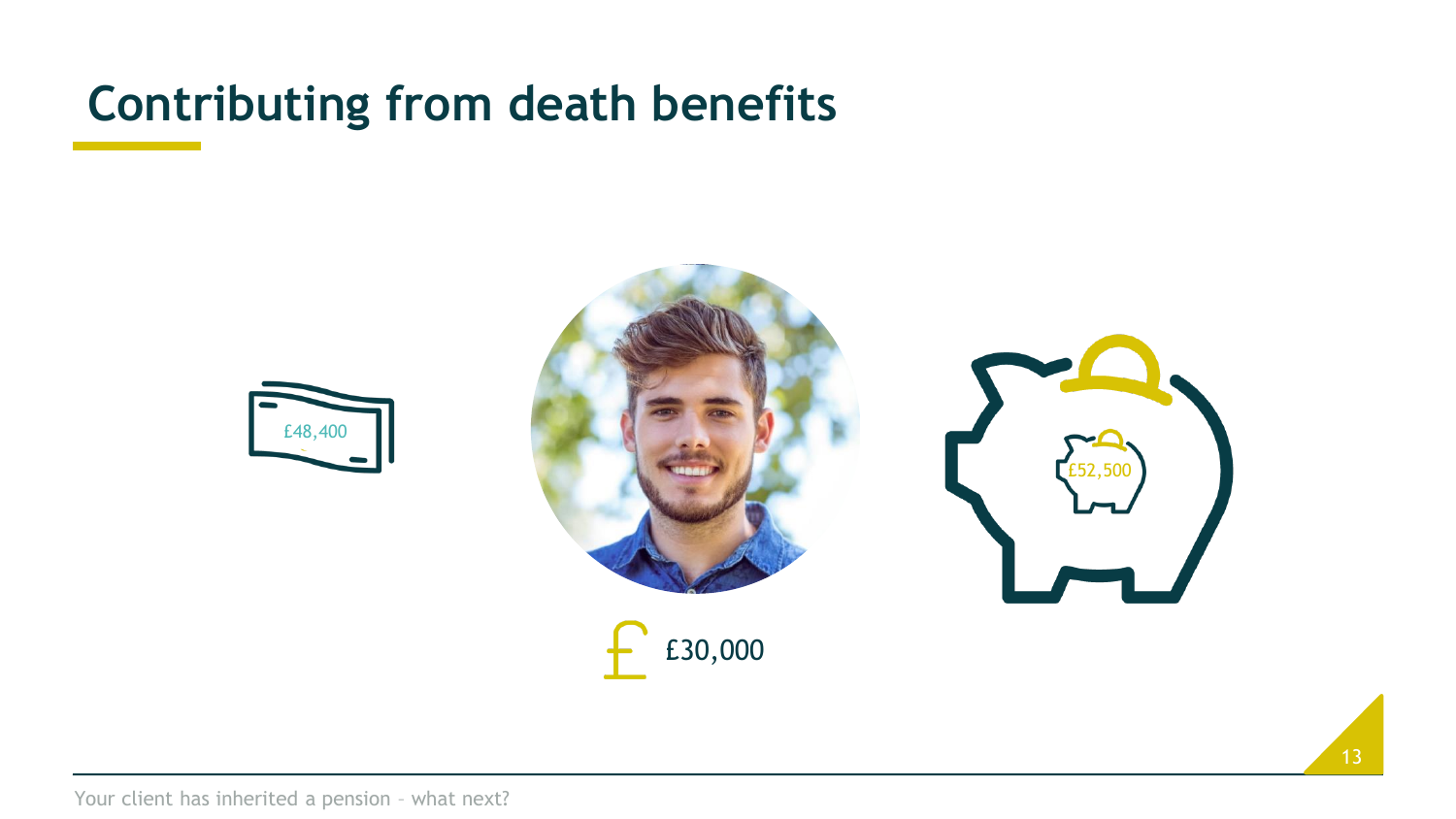



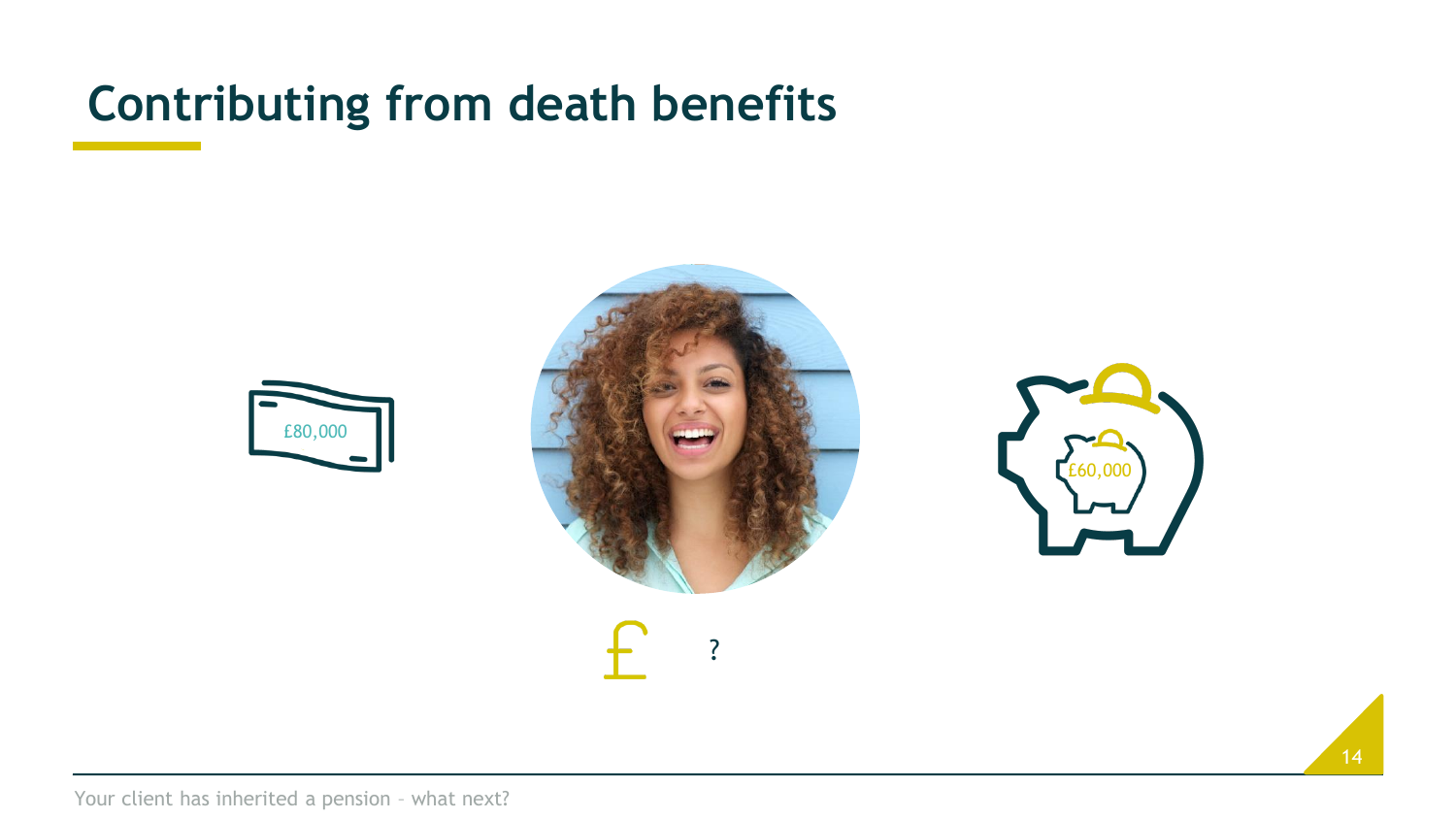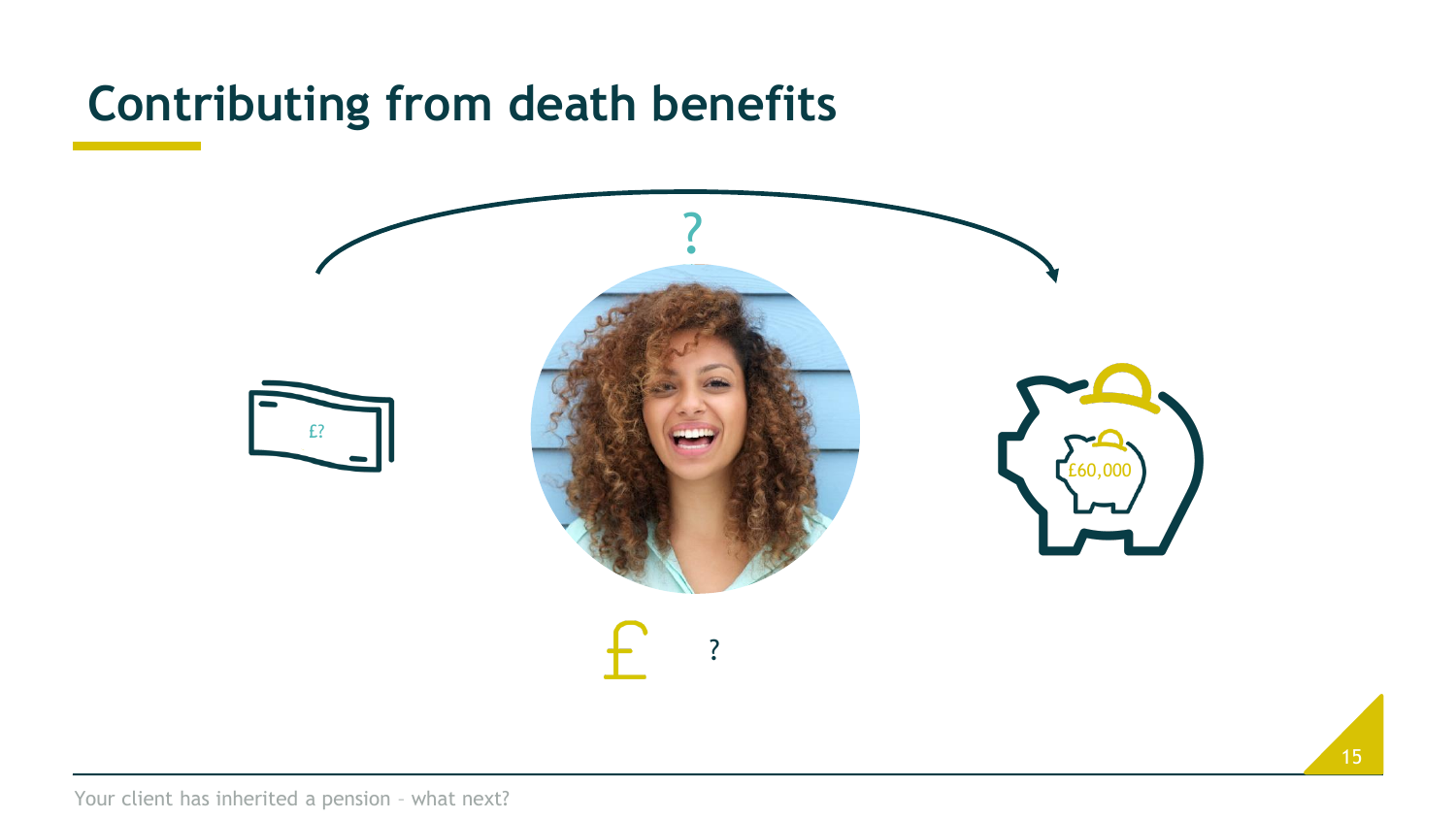



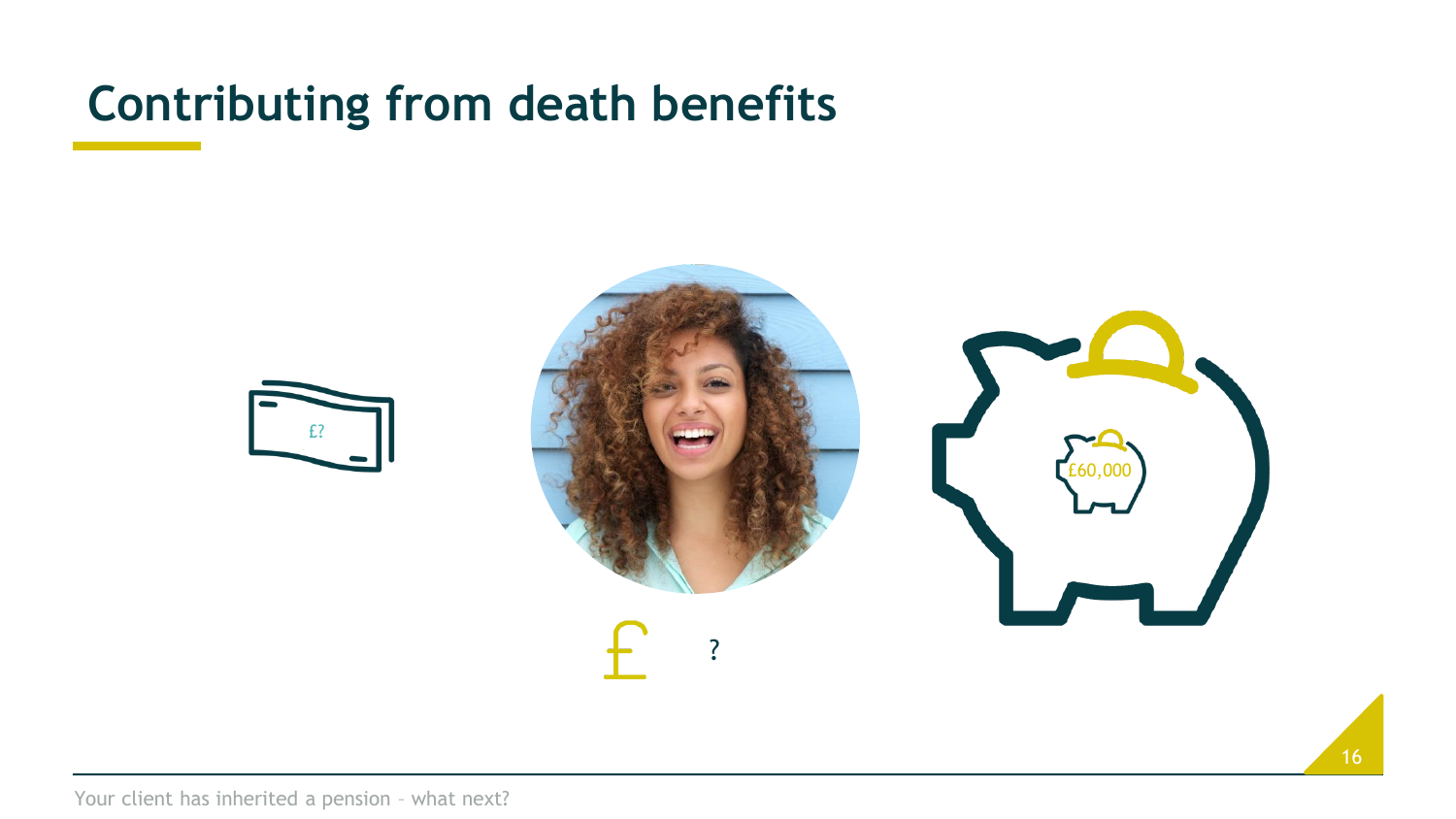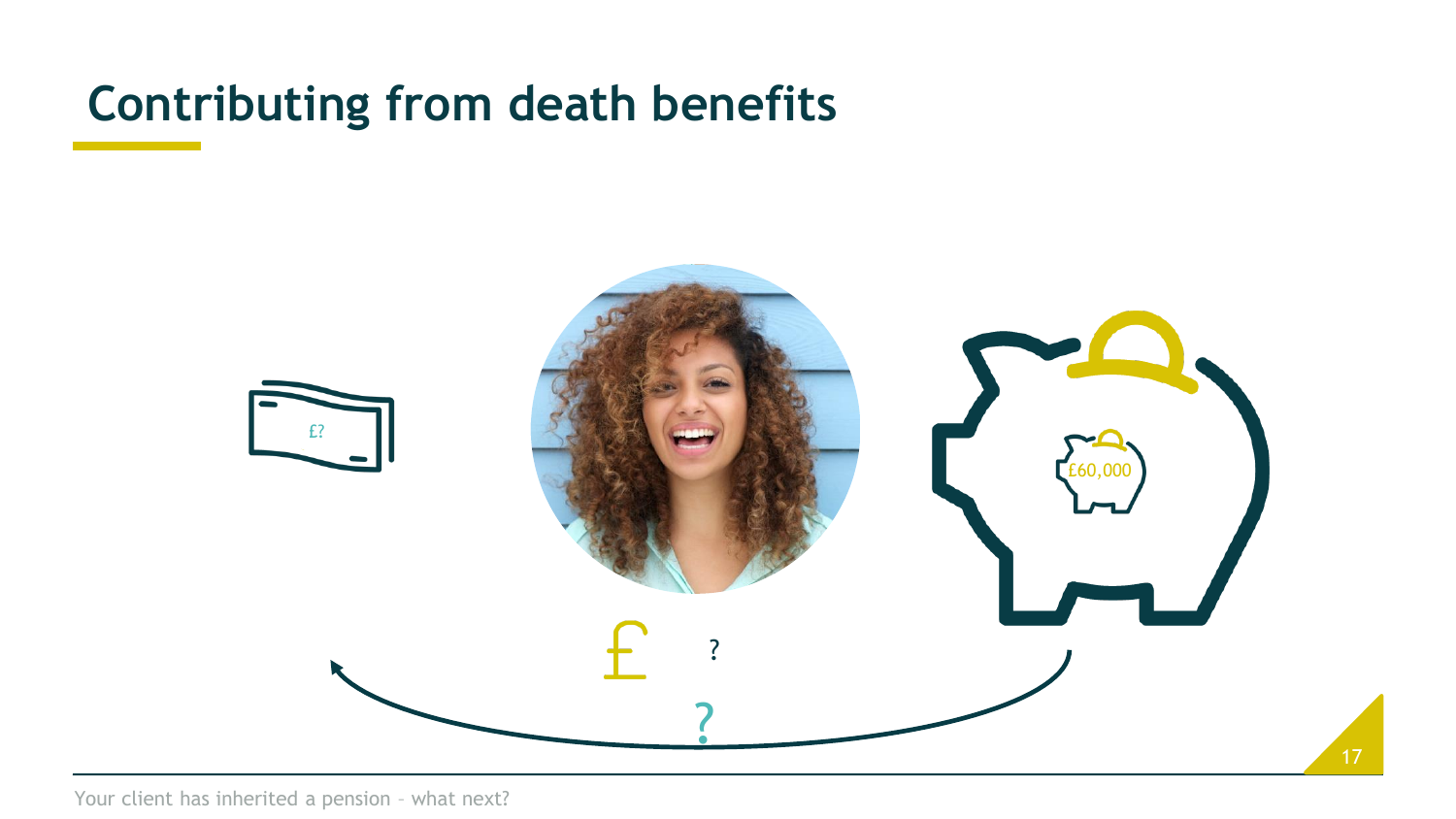



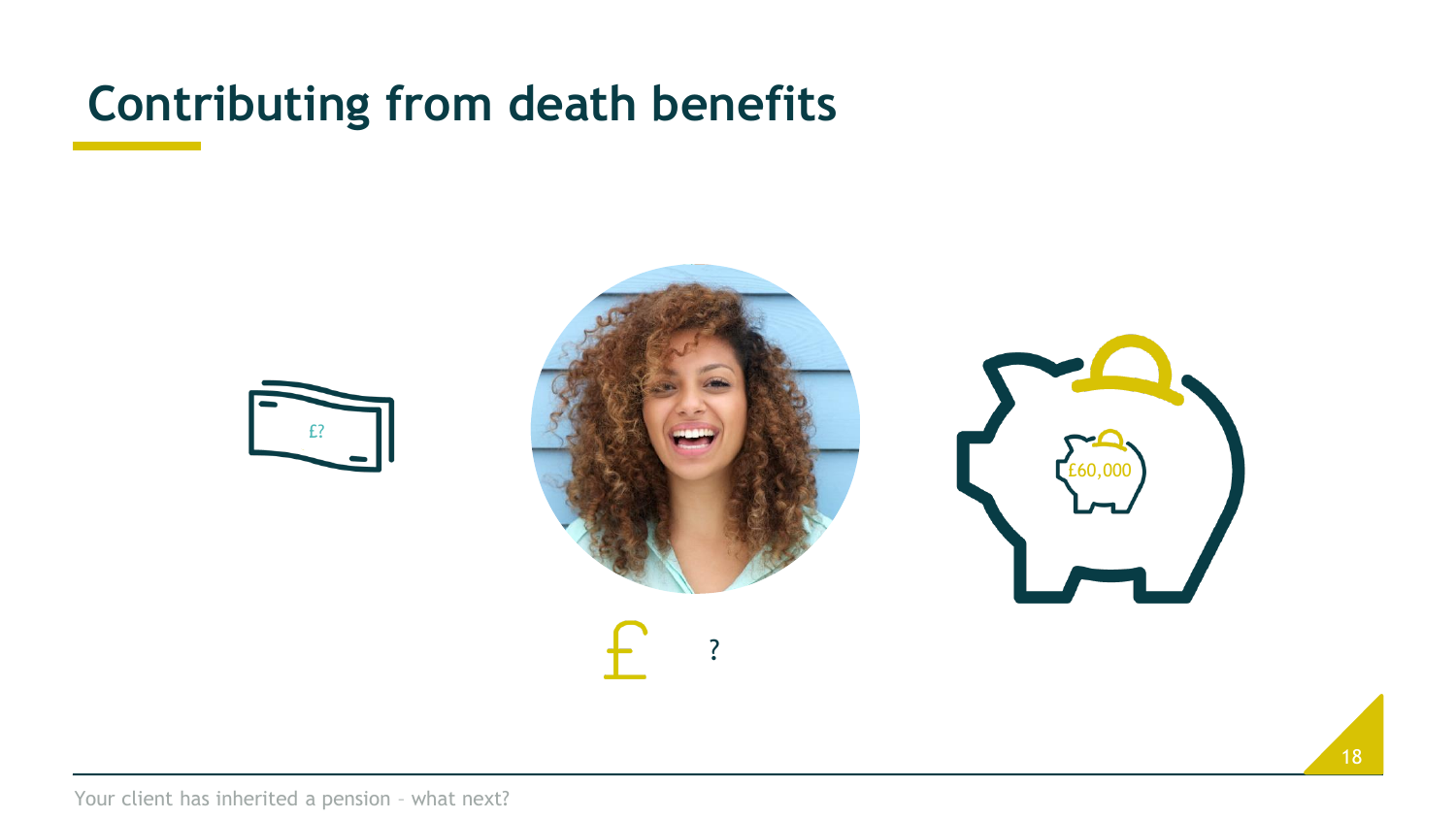

#### Barry Foster, Technical Sales Manager

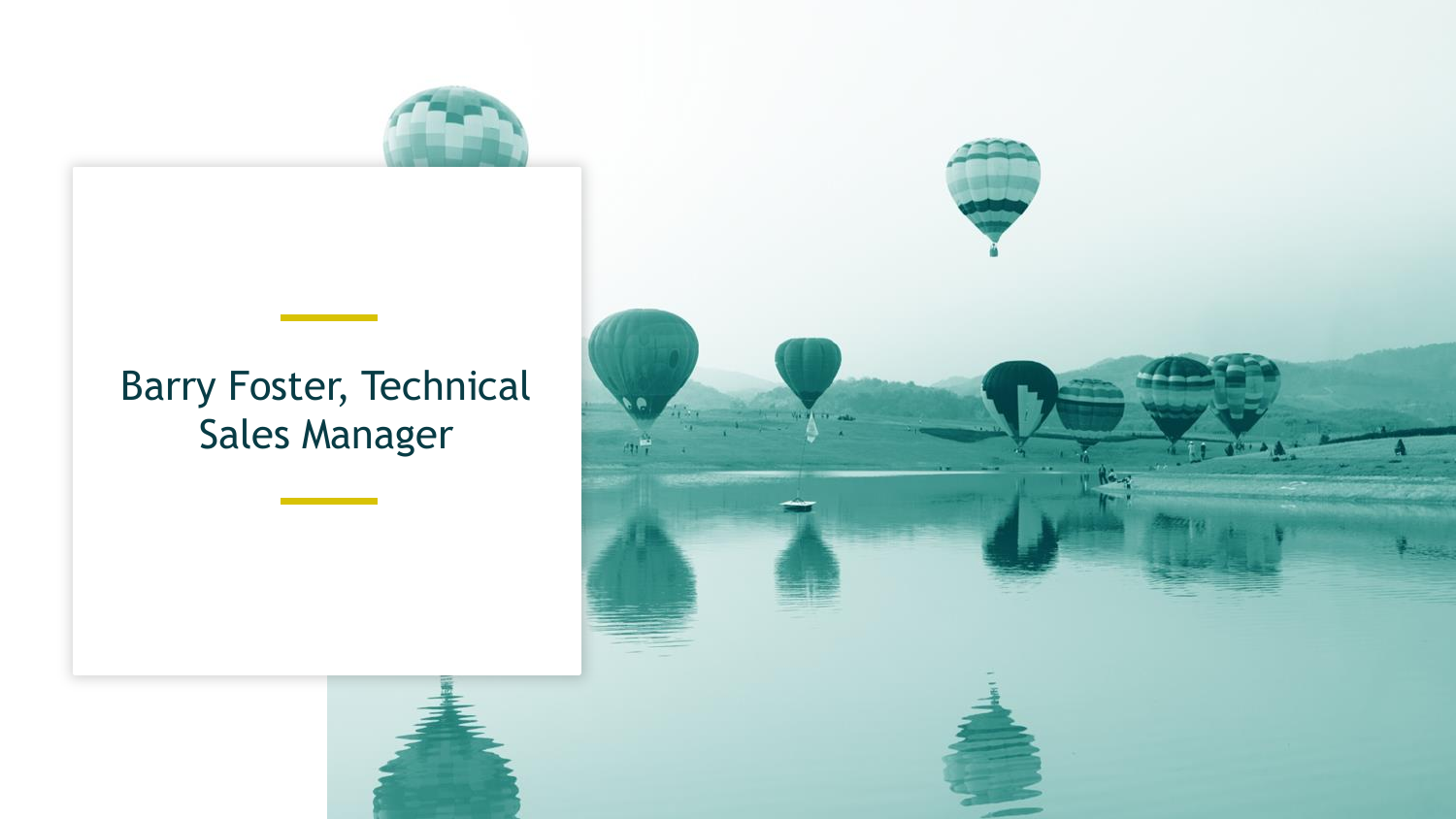## **Taxable beneficiary pension and salary sacrifice**

£10,000 taxable beneficiary pension

- Taxed @ 40%
- £6,000 net

#### Salary sacrifice

- £6,000 net income
- Net of:
	- $-$  40% income tax  $+$
	- 2% National Insurance
- $E_6,000/0.58 = E_10,345$  gross salary

£10,000 taxable beneficiary pension vs £10,345 salary sacrifice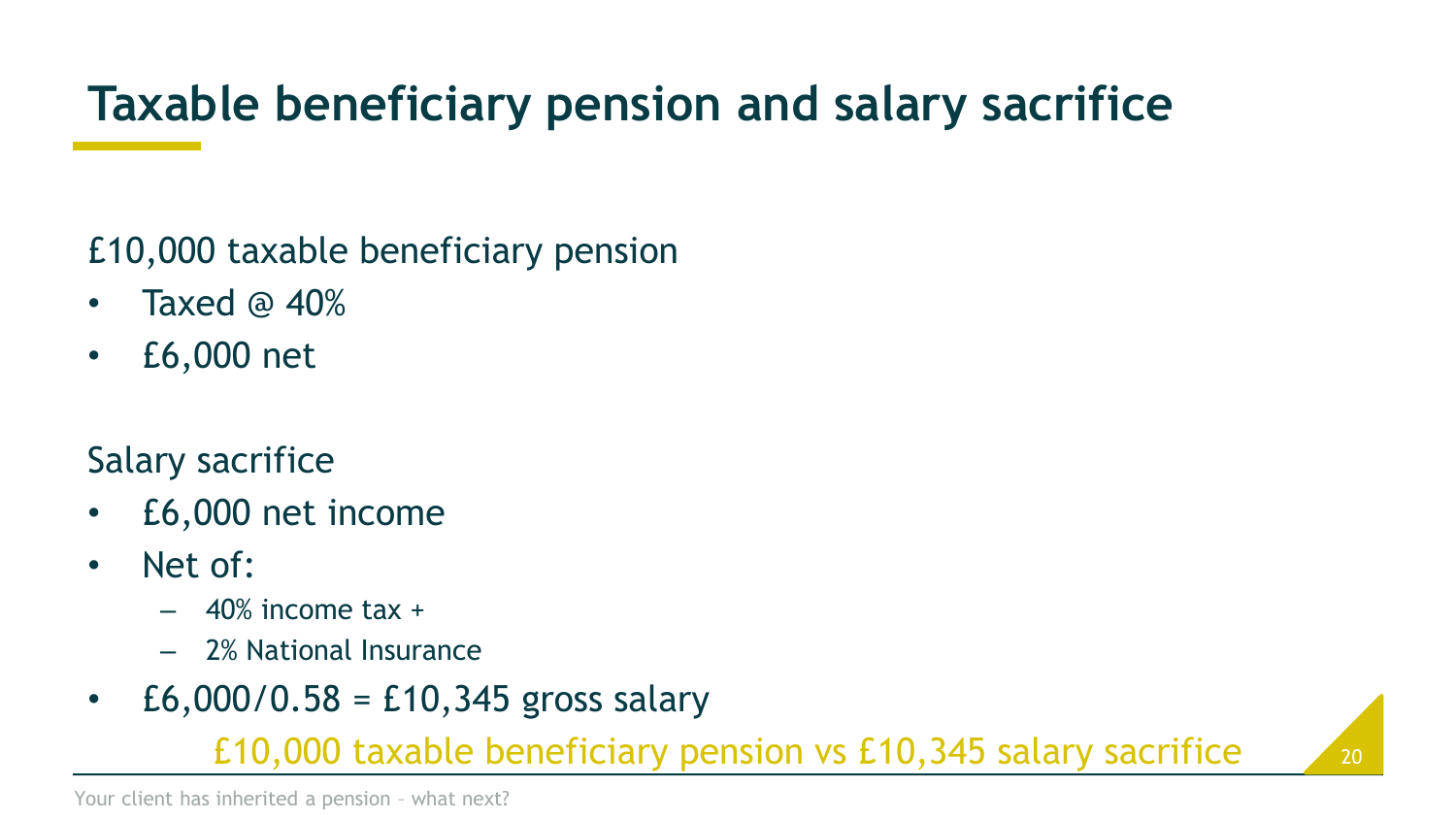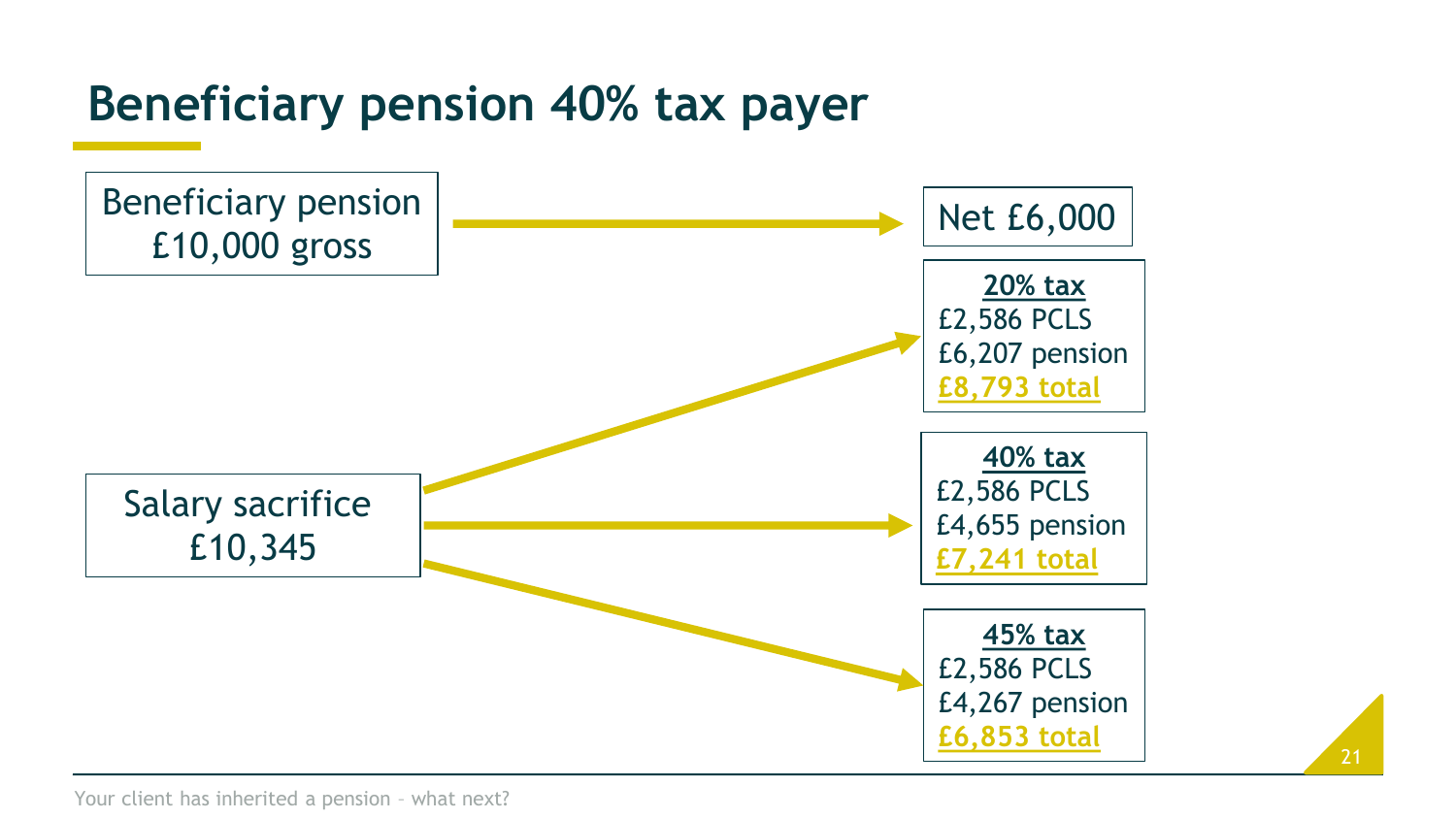## **Beneficiary pension 20% tax payer**

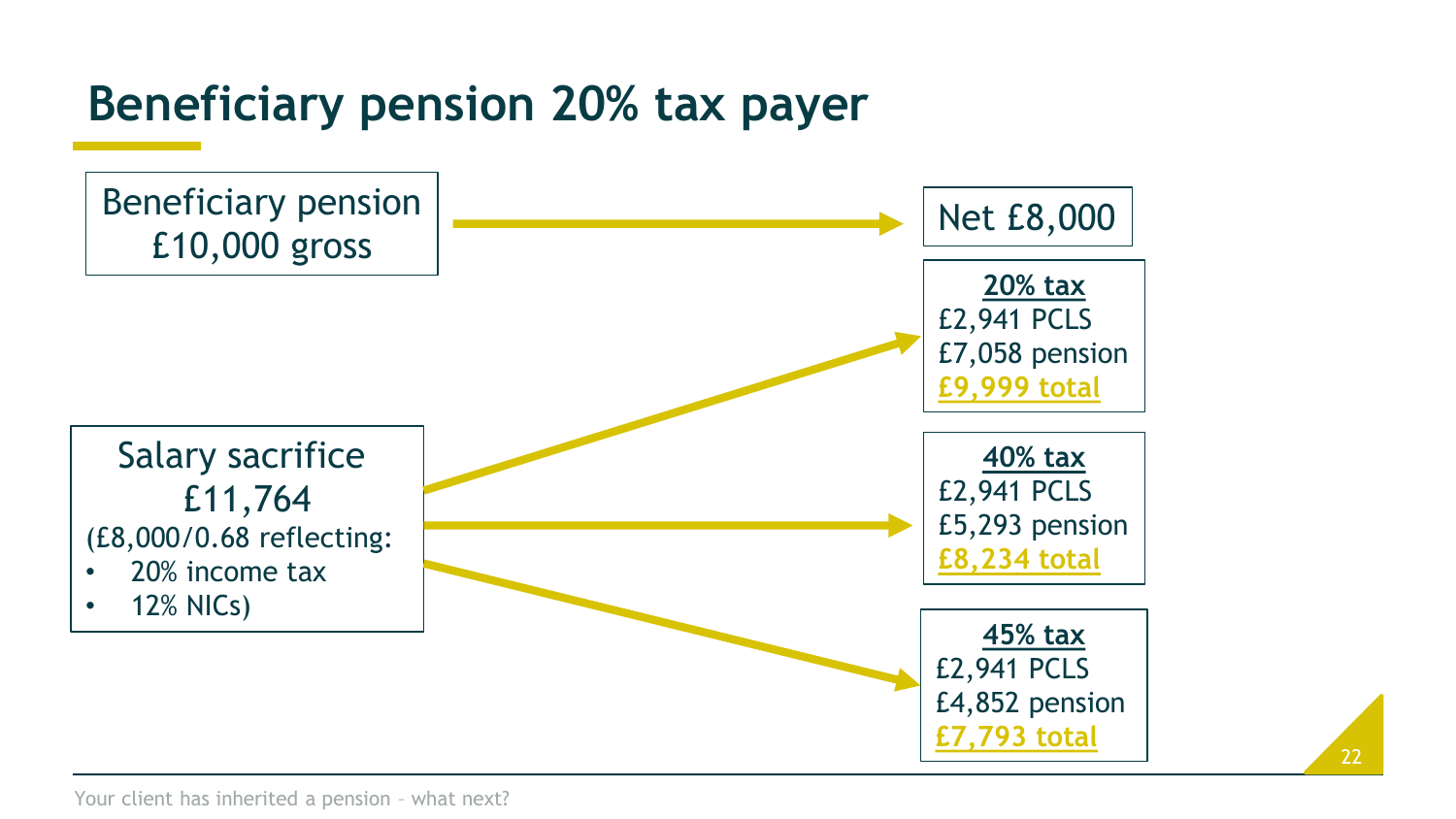

**PCLS** 



#### FUND TESTED AGAINST LTA

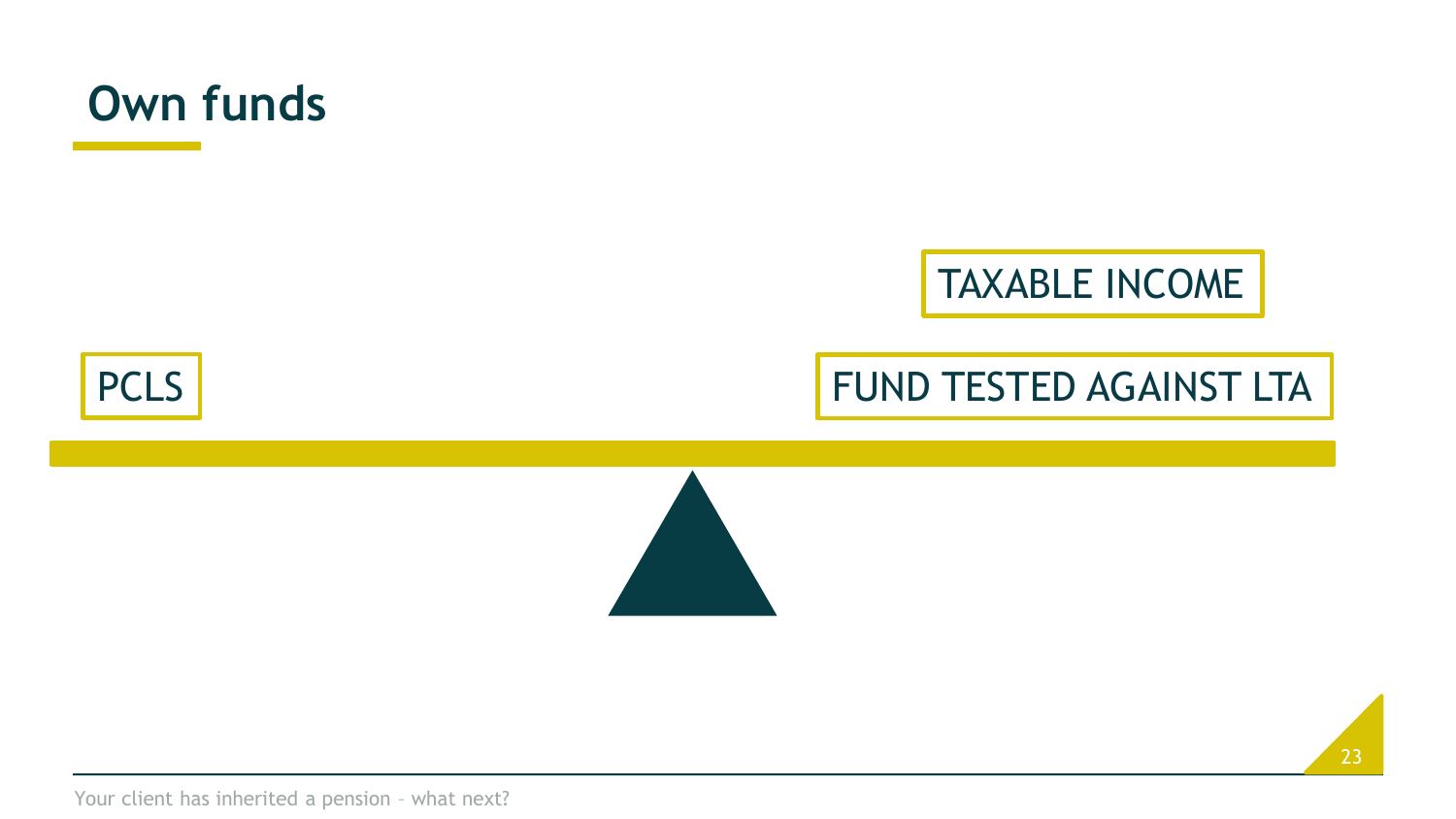



#### FUND NOT TESTED AGAINST LTA



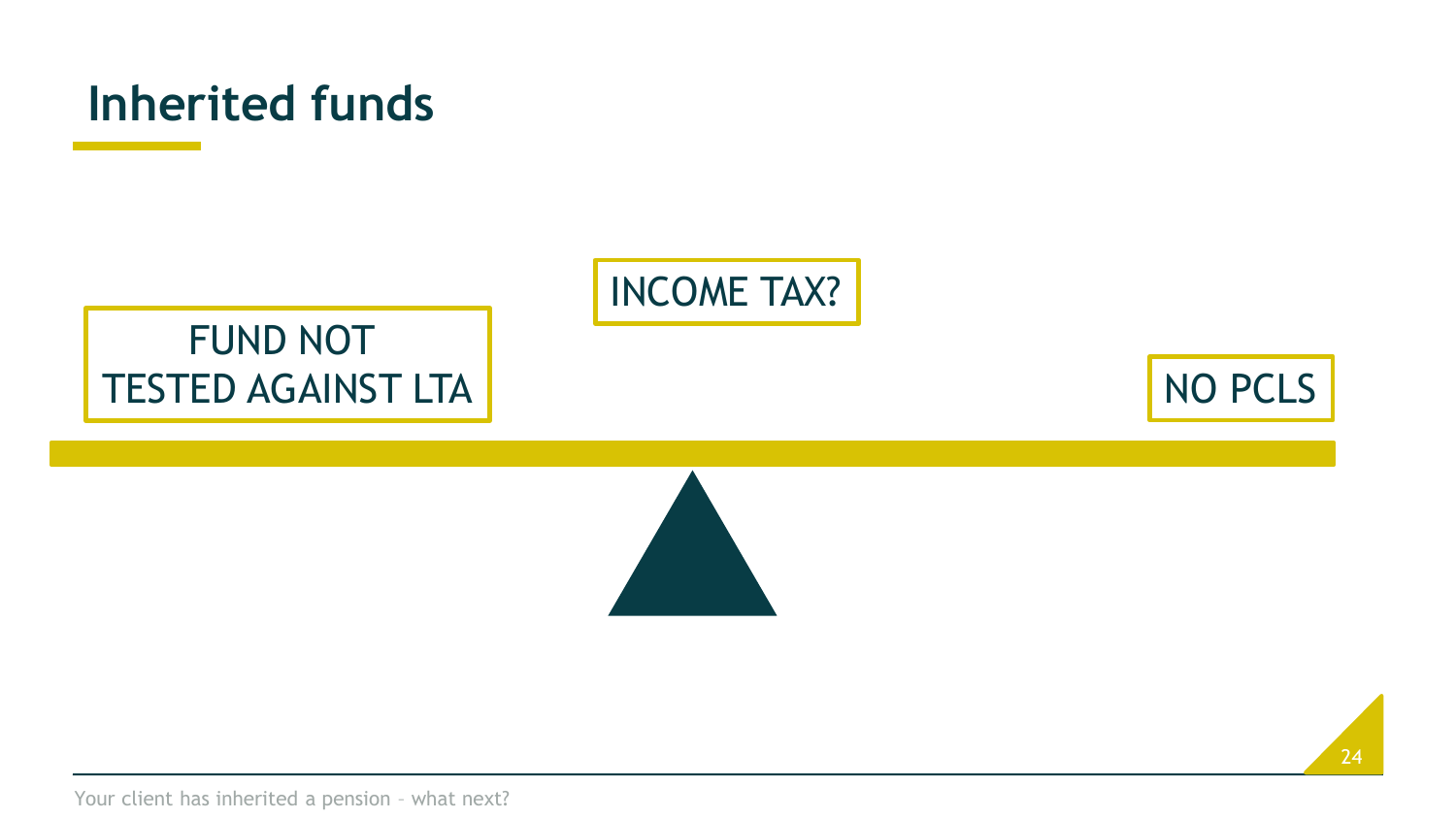# **Beneficiary pension planning**

|                                                      | Own pension      | Tax free beneficiaries'<br>drawdown                   | Taxable beneficiaries'<br>drawdown                    |
|------------------------------------------------------|------------------|-------------------------------------------------------|-------------------------------------------------------|
| Income tax:                                          |                  |                                                       |                                                       |
| <b>PCLS</b>                                          | <b>YES</b>       | NO                                                    | <b>NO</b>                                             |
| Income tax                                           | Marginal rate(s) | <b>NIL</b>                                            | Marginal rate(s)                                      |
| <b>Lifetime Allowance:</b>                           |                  |                                                       |                                                       |
| Subject to LTA                                       | <b>YES</b>       | <b>NO</b><br>Not tested against<br>beneficiaries' LTA | <b>NO</b><br>Not tested against<br>beneficiaries' LTA |
| <b>Death benefit options:</b>                        |                  |                                                       |                                                       |
| Lump sum                                             | <b>YES</b>       | <b>YES</b>                                            | <b>YES</b>                                            |
| Beneficiary pension<br>(dependant/nominee/successor) | <b>YES</b>       | <b>YES</b>                                            | <b>YES</b>                                            |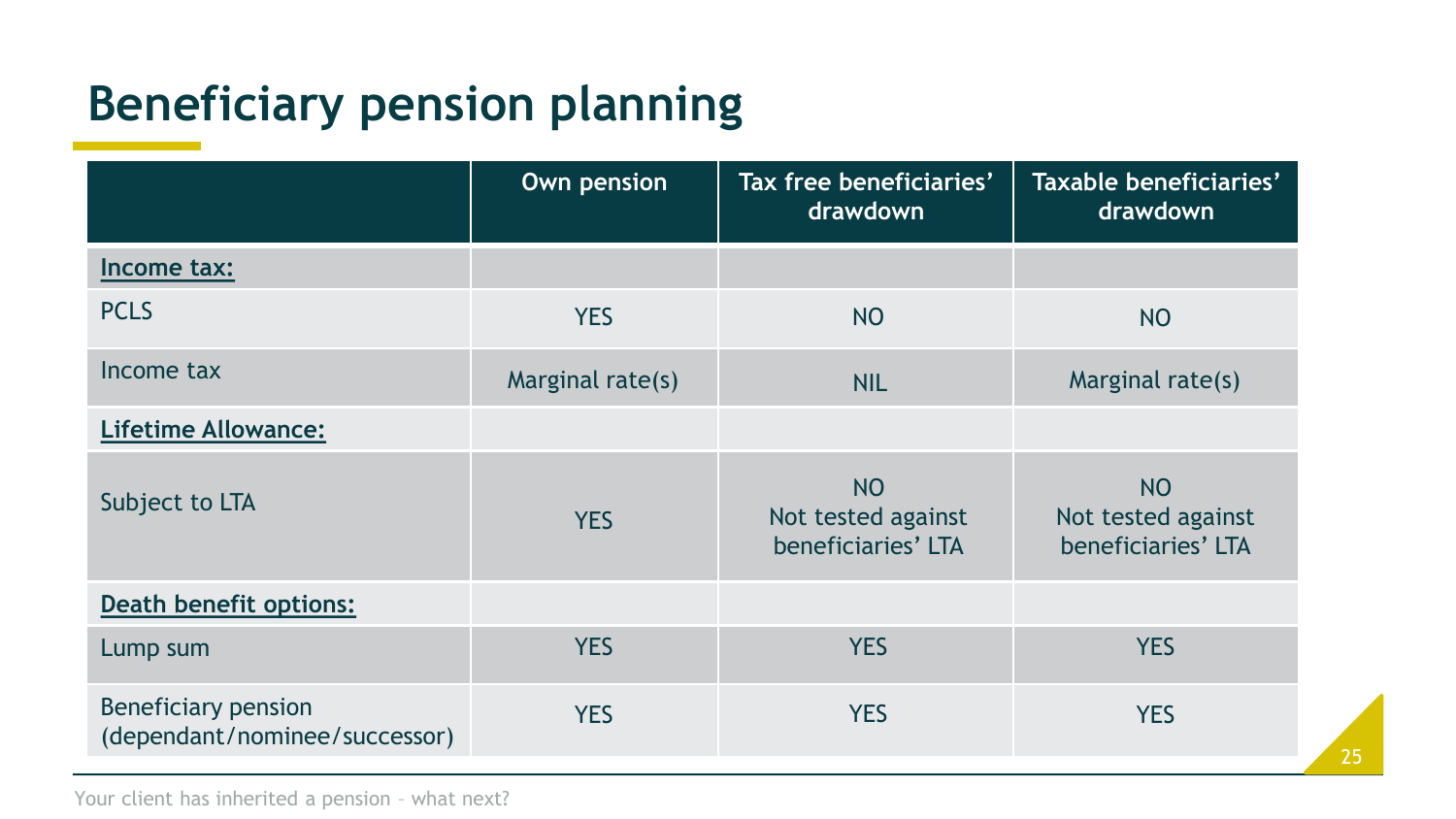